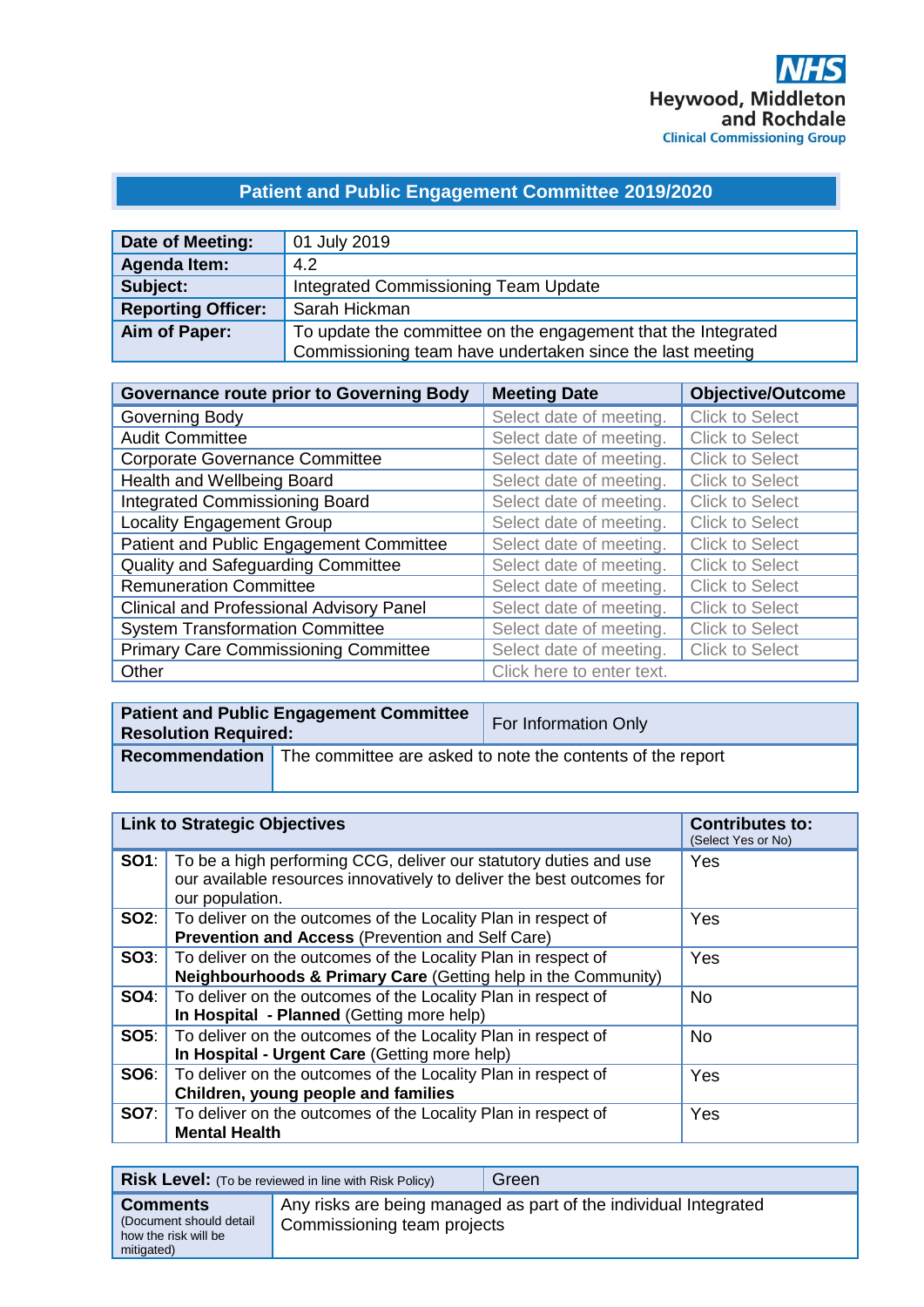| <b>Content Approval/Sign Off:</b>                                 |                                                                  |
|-------------------------------------------------------------------|------------------------------------------------------------------|
| The contents of this paper have been<br>reviewed and approved by: | Director of Operations / Executive Nurse,<br><b>Karen Hurley</b> |
| <b>Clinical Content signed off by:</b>                            | Not applicable                                                   |
| Financial content signed off by:                                  | Not Applicable                                                   |

|                                                       | <b>Completed:</b> |
|-------------------------------------------------------|-------------------|
| Clinical Engagement taken place                       | Not Applicable    |
| Patient and Public Involvement                        | Not Applicable    |
| <b>Patient Data Impact Assessment</b>                 | Not Applicable    |
| Equality Analysis / Human Rights Assessment completed | Not Applicable    |

# **Executive Summary**

#### **Aim**

To update the PPEC on the internal and external engagement events and other work by the undertaken HMR CCG Integrated Commissioning Team since the last meeting.

# **Cancer Event**

A full day event was held 13th June 2019 at The Old Grammar School that was open to all Primary Care staff in HMR. Treatments and early interventions have significantly improved outcomes in mortality and morbidity over the years. We know that diagnosis at an early stage gives patients the best outcome overall. As such, we invited patients who have been through these challenging journeys to come along to share their stories with us. This was delivered to a multidisciplinary health professional audience with the aim of empowering them to connect with patients and provide opportunistic advice about the importance and benefits of engaging with the screening programmes.

# **Primary Care Academy (PCA)**

The (administrative) traineeship programme with "Rochdale Training" has commenced offering placements in various practices across the borough for 8 weeks with the possibility of being offered a permanent position in the practice. Feedback to date has been positive.

There will be a survey to going to all schools with the offer of becoming an NHS ambassador. This will be a role which promotes careers within the NHS especially Primary Care.

The PCA will also look at data that schools have submitted regarding work experience placements and how we can widen opportunities for these students.

The PCA are in the process of designing a survey to go out to schools to ask what they would prefer either a careers event held by the PCA or that there is a more bespoke careers event for them.

Engagement has also taken place recently with a primary school to promote roles and introduce Primary Care.

# **Boroughwide Patient Participation Group**

This meeting is held quarterly and all practices are encouraged to send a representative from their individual PPG to discuss activities they are undertaking and any shared learning. This also